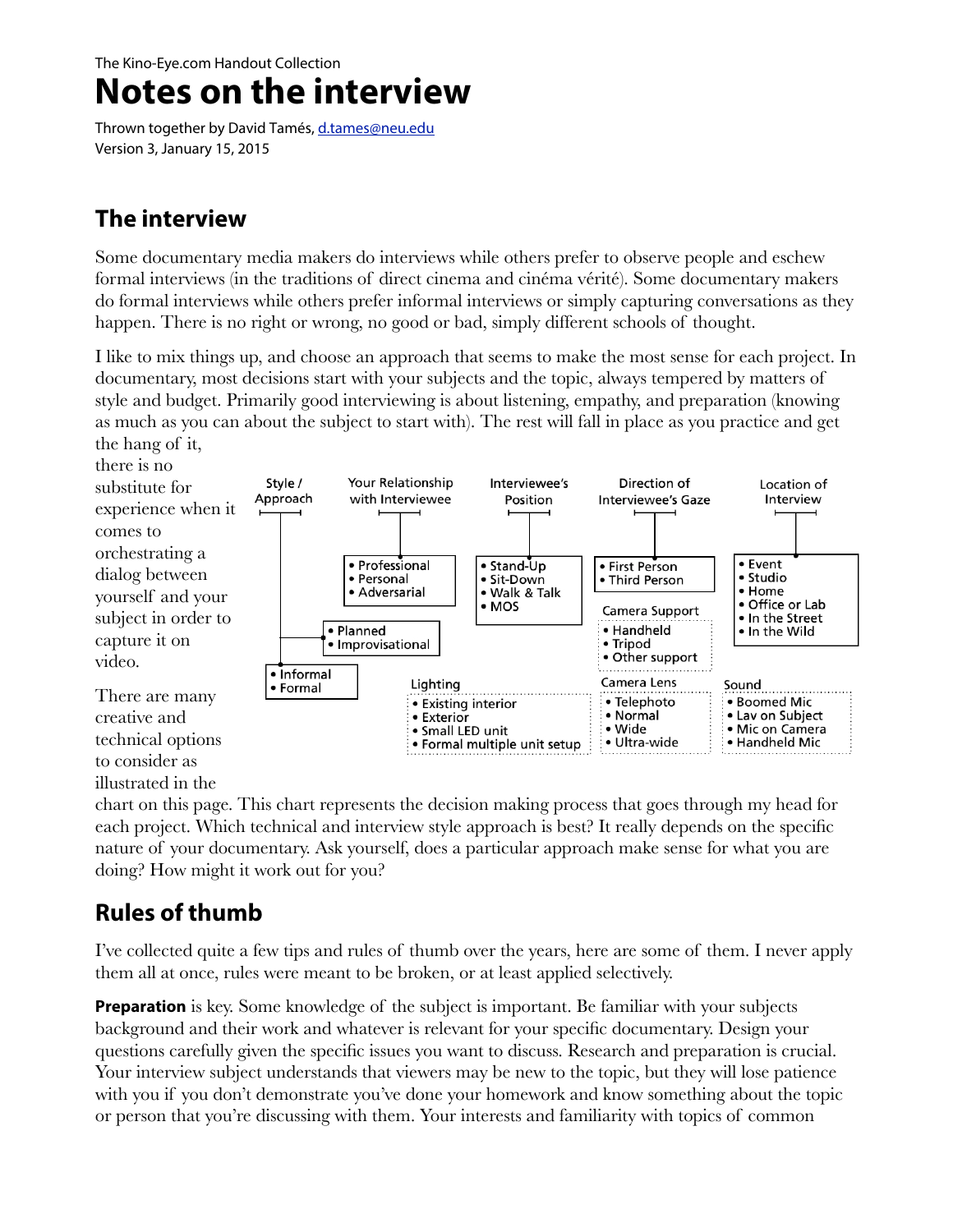interest will put you interviewee at ease and help you build the rapport that is so important for a good on-camera interview.

#### **Design questions to elicit stories**. It

depends on the kind of documentary you're making and the purpose of the interviews, but most of the time I like to *elicit stories, rather than information.* Of course, if the purpose of the interviews is "expert testimony" that's one thing, but stories are usually more interesting and reveal a lot. So the most important thing is to listen and follow-up on things that



will elicit stories, rather than trying to get all of your questions answered. Great stories make the difference between "talking heads" and "storytellers," and storytellers are much more interesting than talking heads!

**Pre-interview** on the phone to determine if this person is right for your documentary. Sometimes spontaneity is more important and you will not pre-interview. Make this decision on a case by case basis, or depending on the specific topic of your documentary and the nature of the interviews. Personally I prefer to pre-interview whenever possible, and on the phone, not email. Over the phone I can get a hint at how confident and articulate someone is, and determine if they are going to be able to tell me stories rather than just deliver facts and descriptions.

**Rehearse** your questions out loud to make sure there is no room for misunderstanding if the stakes are high for a particular interview, most of the time being straightforward is all you need to worry about.

**Release forms**. Don't forget to get a personal release form signed and make sure you have name, address, phone, email, etc. in order to be able to contact them and stay in touch. Do this before the interview starts, no release, no interview, unless special circumstances require a delay in obtaining the release. There are times I've had people sign the release and allowed them to keep it, and only after they have decided they are comfortable being in my documentary do they need to give it to me. For every guideline there are situations that call for another approach. You need to have the rights to everything that ends up in your documentary, otherwise, you may run into trouble later. It's simpler and easier to ask for a release to be signed than to track them down what could be years later.

**Groups.** Consider putting people together to talk, sometimes couples or groups give you more; sometimes disagreements often yield good dialog exchanges. But this is much harder to shoot, and may require more than one camera to capture multiple sides of a conversation, however, you can certainly manage with one camera as long as you're getting good audio of each speaker that is not dependent on the position of the camera.

**Notebook**. Keep your list of questions in a small notebook that does not call a lot of attention to itself, but allows you to make your own notes as you go along, e.g. making a note to make sure you get back around to a particular topic. Do whatever works for you, but certainly you want to come up with a system for this.

**Setting**. Decide what setting is best for your interviewee, their home, office, in the park, in their studio? The context has a huge influence on the look and feel of the interview.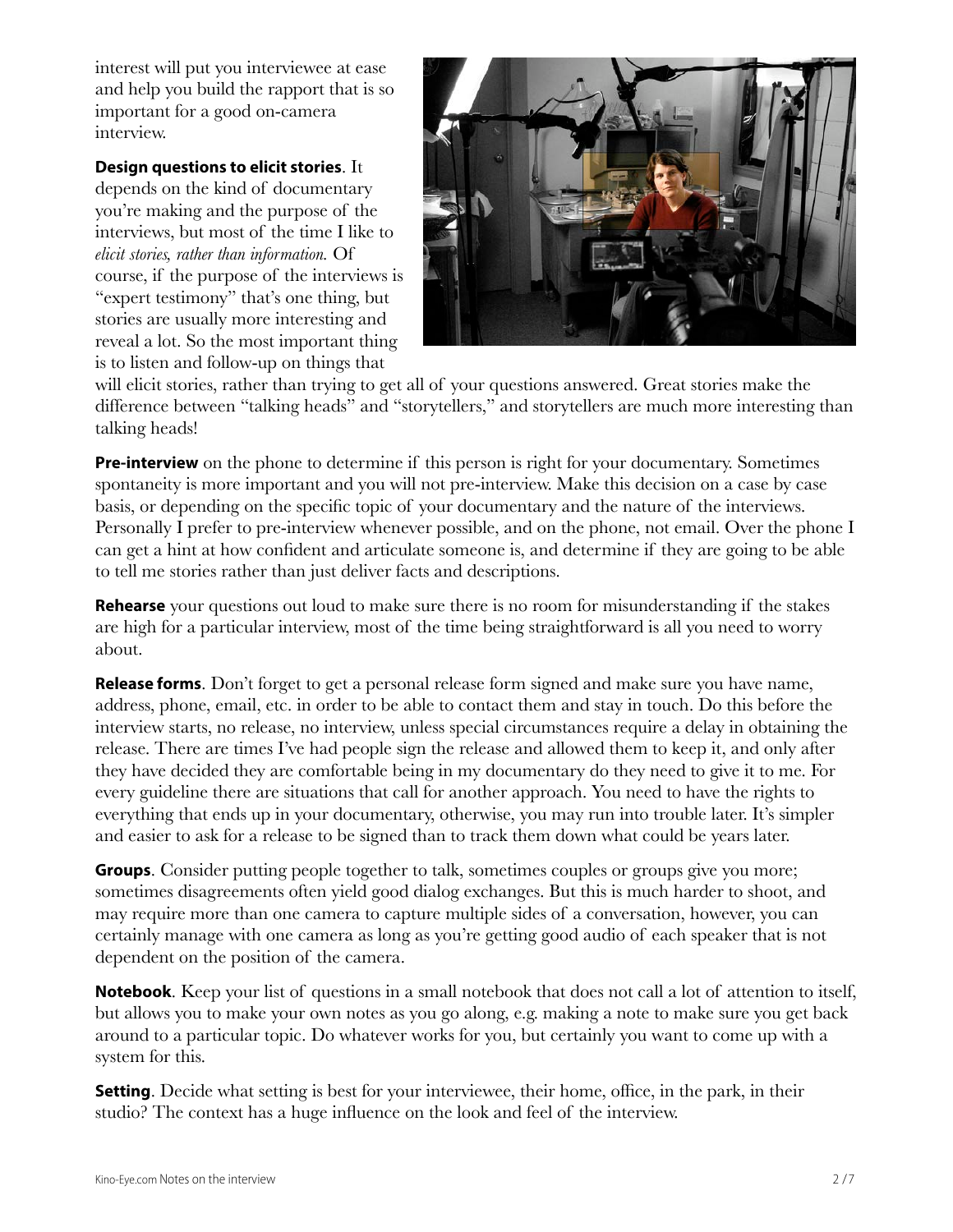**Disclosure**. Explain clearly to your interviewee why you are interviewing them and what you are exploring with your documentary.

**Warmup**. The first ten minutes or so are usually a warm up period, even if you've done a pre-interview and have spoken with your interviewee right before the interview, it's a new setting, a new context, give your interviewee time to warm up. Start with some pleasant, warm-up questions, but don't make them trivial or seem like throw-away.

**Complete sentences**. Depending on your stylistic choices, instruct interviewees to include questions in their response, speaking in full sentences as this will make things much easier to edit. You may have to coach your subject on this, and approach it that way, rather than telling them they are doing something wrong, explain how it makes the editing easier and if they would give it a try.

**Right before the interview.** Be natural in your interviewing, this comes from practice and genuine empathy for your subject. Make sure you have some quiet time with your subject before you jump into the interview. This is easier if you can work with a partner who sets up the camera and sound (and lighting if you are using lighting instruments) while you sit down and talk with the interviewee about how things are going to roll.

**Interruptions**. Depending on your stylistic choices, if you are going to redirect or interrupt interviewees let them know this in advance, and try to make it conversational and organic.

**Listening**. Listen actively and carefully to make sure answers can stand alone. This gets easier the more you interview. You are also listening actively not only for what you want, but what the interviewee is really saying, don't rush to the next question, if you don't have something complete or coherent, ask the question again, or take another angle on the same question. It has been my experience than very often the second time around the answers are more coherent. This, of course, depends on the nature of the interview. Practice active listening: Getting deeper: try gentle "And…" and "Yes, go on…" and even silence.

**Specific details**. Avoid vague and general questions. Ask for details, specifics, examples, etc. as this makes the interview more interesting. In most cases you not only want stories but specific details that bring the story to life.

**Interviewee's gaze.** Ask interviewee not to look at the camera unless you are doing first-person address (discussed in the next section).

**Context & visuals**. Showing people in their own environment is often my preference, some people are better when they are walking around their own space and talking to you, the walking and talking interview can be very effective, especially with artists and craftspeople who work with things. Don't forget to cover the environmental context with visuals, a.k.a. B-roll, this illustrative footage, can be very important. B-roll is not merely cutaways to cover jump cuts, your story should be driven by elements that help move your story forward in a visual manner. Ultimately, documentary video is a visual medium. Images should drive the story while the stories interviewees tell provide emotional connections, help bring us into the story, but all in a visual context.

**Timing of specifc questions**. Start with factual questions and keep the more intimate or emotional information for later when the subject is more comfortable with you and relaxed and with the situation.

**Multiple replies to a question facilitates editing.** Try to cover each issue in more than one way to give you the ability to cut in and out of the interview in order to tighten the material. Let people talk at their natural pace, avoid too many interruptions, but for important things you want to cover again, circle back and ask the question again in a different way or ask for expansion.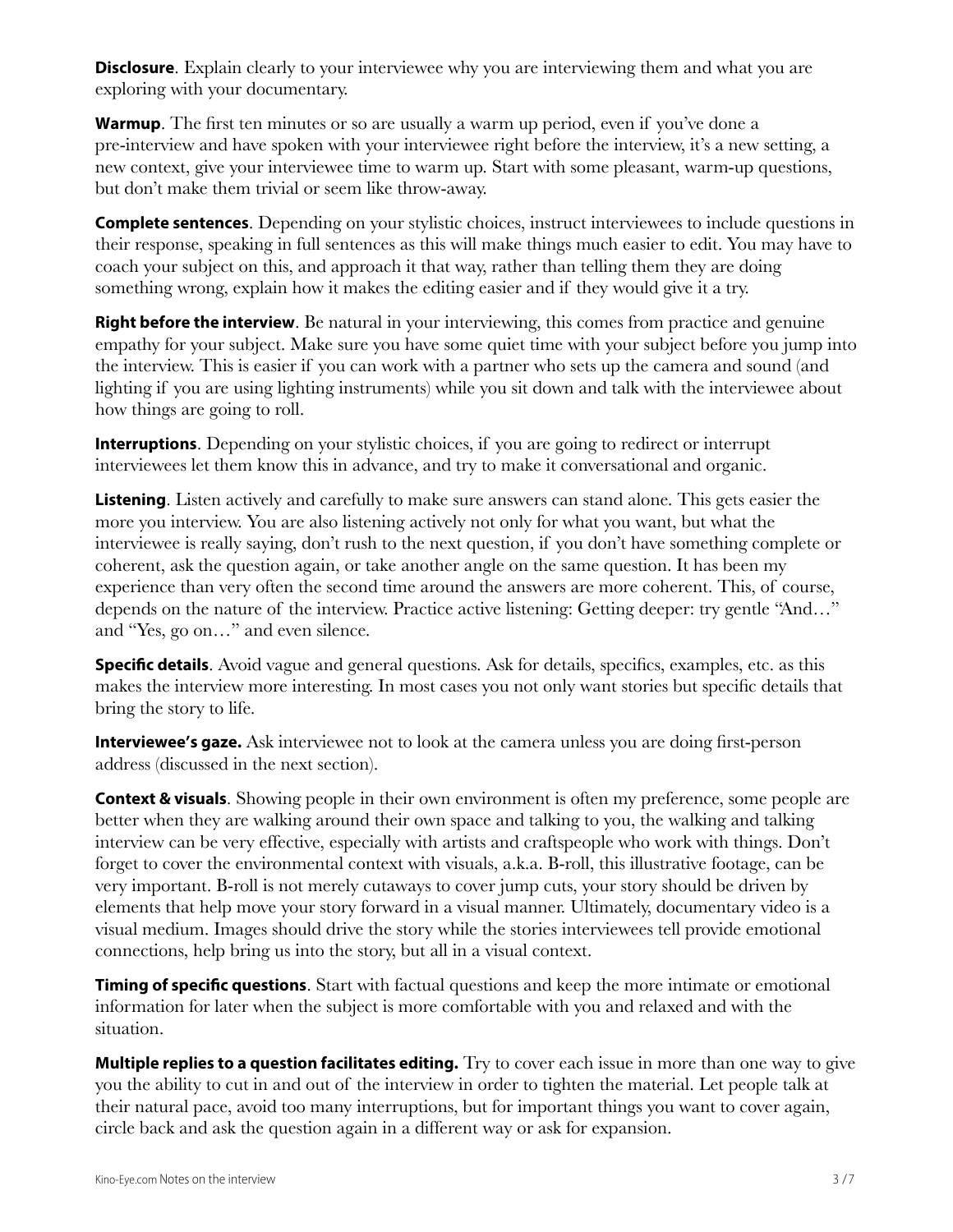**Delicate issues**. To get into a delicate area, you can use the devil's advocate approach, for example, saying "some people would say there's nothing special about the river dam project" and let the interviewee respond… Another way to get into a sensitive topic is to start with a general question and then ask for specific examples.

**Silence**. Don't be afraid of silence, a moment of silence between questions serves two purposes. First, in some situations, it's the best way to get more from the interviewee. If you allow some moments of silence after an interviewee has finished answering a question, look at them, approve with your gestures, but be quiet for a moment, they might be thinking and go into something else. Second, even if the moment of silence does not result in any follow-up or additional materials, your sound editor (or yourself if you're editing your own sound) will appreciate having little pieces of "room tone" that match closely what was said. While most production books talk about recording 30 seconds of room tone at the end of an interview, since ambient noise often changes over time, I've discovered that recording room tone an hour later yields a very different sound, and most often the pieces of room tone I end up using when I edit are those moments of silence after a question has been answered.

**Winding down**. As the interview has wound down and you feel you've gotten all that you need, I suggest you ask: "is there any question I should have asked that I've not asked today?" Sometimes people will go on a whole other tangent that relates to something important to them, and sometimes this is great footage, other times people have nothing to add. But just in case your subject has been wanting to say something, give them the chance, it may turn out to be what you needed for the interview.

**Discourage interviewees from editing themselves**. It's important to remind your subject that they should not edit themselves, and that you will cut out any "bad bits" and it's your job in the editing to take the best parts of the interview and make sure they end up "looking good" or coming across as "credible." In all cases, you should be empathetic and respectful to your subject, you want to bring out the truth and the best in people, unless you are doing an adversarial interview. Even then, you have to find what you like in the person, otherwise, you're not going to get a good interview with your subject, as they will sense where you're coming from.

A good story bares repeating. Sometimes you want to go around and get he most compelling stories a second time. It's my experience people repeat themselves and most of the time tell stories quite well a second and third time, often in a more concise manner. It also depends on the specifics of the project and what the person is like on camera. I will often ask people if they can clarify portions of a story that was particularly compelling, and shoot this retelling in a different framing. This allows me to later intercut the versions as needed in order to compress the story in editing, and the shot variety is nice to have too.

**Positive acknowledgement**. Always acknowledge what was successful about the exchange at the end of the interview. Be positive and thankful, yet don't lead your subject to believe they are going to be in the documentary. If they ask, explain to them that the interview was successful, but it's eventually up to the editor what ends up in the final documentary, but express you're happy with what you've got. Basic respect is key in managing the relationships with your subjects, many of whom you'll end up developing relationships with over time.

**Good sound as a baseline**. Always make sure you are recording excellent sound (never, never cut corners on this). Sound is half the picture, yet most often it receives only casual attention by video makers. Viewers can't articulate what's wrong, but quite often it's the sound that either engages or distances them. Position the microphone as close to the subject as possible for more "voice" and less "reflections and noise" in the soundtrack. The human voice is a beautiful thing but it can be marred by reflections and ambient noise level, which reduce intelligibility. See the sound recording presentation notes for more on sound.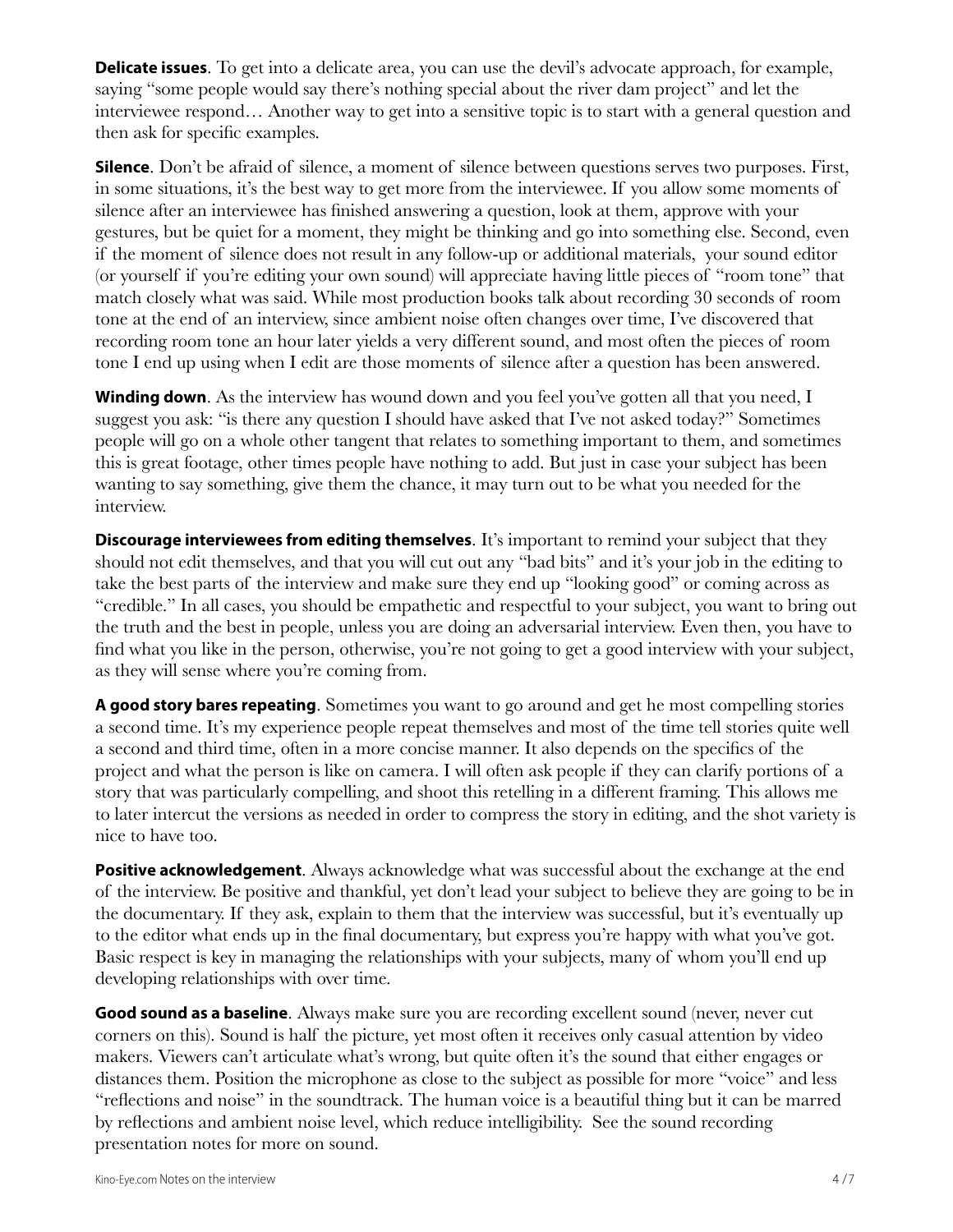**Lighting and exposure**. Strive for good lighting and exposure, which need not require a lot of gear. Favor your subject's face over the background when it comes to exposure. It's OK to go for a minimal, natural look, but adequate lighting sometimes might require some instruments. It's not too hard to set up the interview using natural light sources, or if that does not work, try a minimal, but usable lighting set-up, starting with some form of a large, soft key light. As far as the soft key goes, the larger the source (in terms of size), the better for a nice "wrap" around the face. Play with the positioning for a pleasing, dimensional look.

# **First or third person address?**

The subject's gaze vector (in what direction are they looking towards in relation to the camera) depends on the placement of the camera, the interviewee and, the interviewer. One important decision when your planning an interview is to decide what will be the relationship between the audience and the interviewee by choosing an on-camera-axis or off-camera-axis interviews as appropriate, in other words. third-person address or first-person address.

With **third person address** the interviewee is talking to an off-screen presence, the interviewer may be off camera slightly to the left or right, or even sometimes under the camera lens. The interviewee may or may not appear in the shot. In the example above, the interviewer is holding a reporter's microphone and standing quite far from the camera, usually interviewers will stand closer to the camera, so the interviewee's gaze is just to the right or left of the camera.

With **frst person address** the interviewee is talking right to the audience, this works best when the interviewer appears right in the camera lens. This requires a special arrangement to keep the interviewee engaged as if they were talking to someone, and in fact, they usually are.

*The Fog of War* (2003) and *Fast, Cheap & Out of Control* (1997) are two documentary films by Errol Morris that feature interviews with a unique quality in which the





interviewee appears to be looking straight into the camera, with facial reactions that are the result of very intimate communication with the interviewer, which as a viewer we sense as the interviewee addressing us, the viewers, directly. This is accomplished through the use of a device some call the Prompter-cam and Errol Morris calls the Interrotron. This technique is used in advertising, corporate videos, promotional pieces, and documentaries, but it's been through Errol Morris' use of the technique that it has achieved widespread attention outside of the industry.

The Prompter-cam system is basically two tele-prompters (which uses a semi-transparent mirror at a 45 degree angle to the lens with an LCD screen below it to have text appear in front of the camera lens), but instead of projecting text for the subject to read, it projects the face of the interviewer in front of the camera lens. A similar setup is used by the interviewer to see the interviewee in the camera being used to allow the interviewee to see the interviewer. This way the interviewer and interviewee can make direct eye contact with each other and the interviewee is reacting directly to the interviewer's facial gestures. This two-way video conference arrangement makes for interviews with a piercing sense of intimacy, as if the interviewee was talking not just into the camera lens, but directly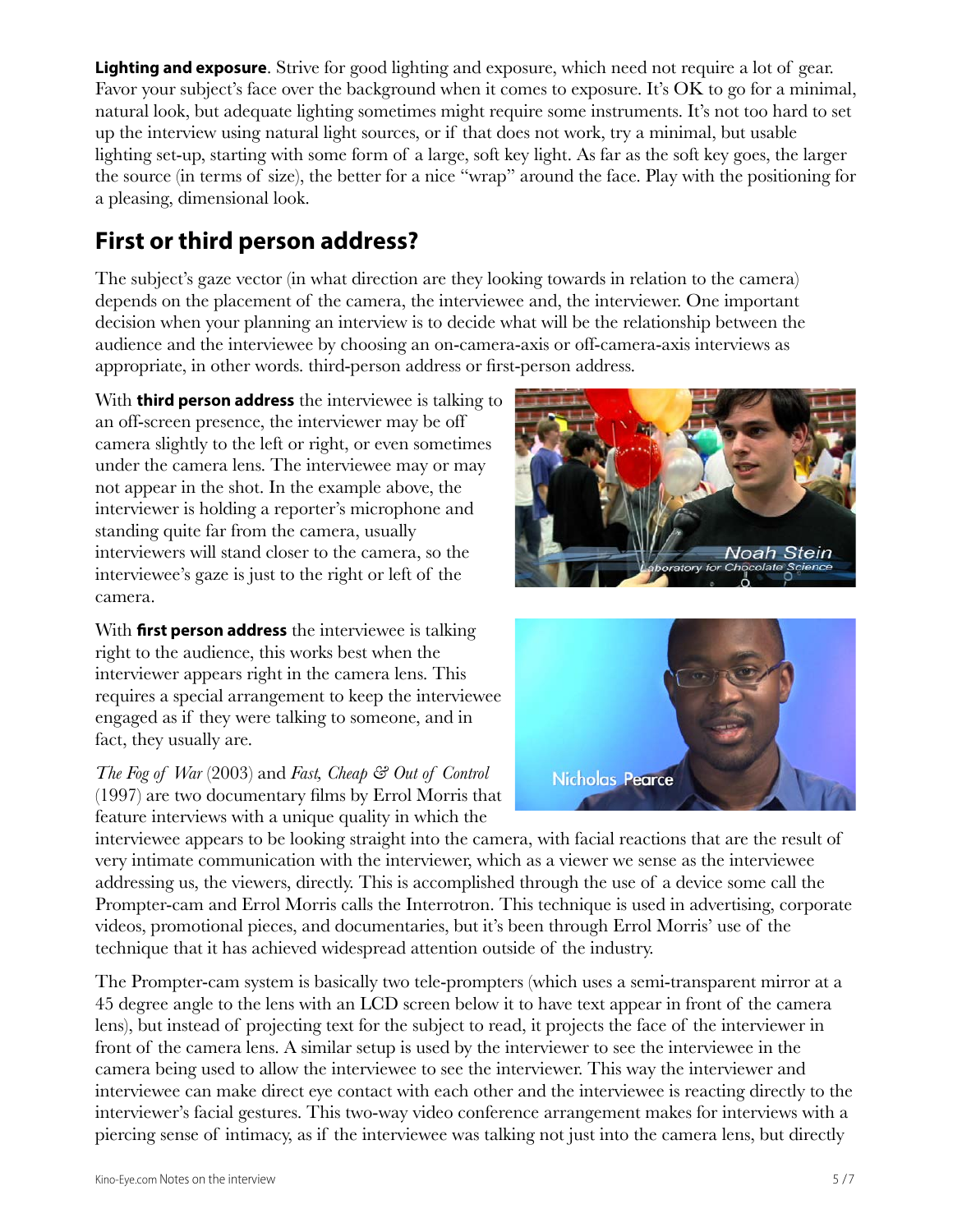to us, the viewers of the documentary. This is sometimes called first-person address interviews, and with the Prompter-cam first-person interviews achieve their most intimate and direct expression.

The special arrangement is needed because most people can't pull off the intimate gaze simply looking down the barrel of the lens, they need to be looking at the interviewer and responding to them personally as another person, this is what the viewer senses, the direct connection with another human being, which we as viewers sense from the manner in which facial expressions manifest themselves.

I have used this approach for testimonial interviews with two cameras capturing the close-up and medium shots simultaneously. The behind the scenes photos above are from a Prompter-cam shoot I did at MIT several years ago for a series of interviews for *Class of 2007 Journey to MIT* (2007, 1:48, with over 26,000 views on MIT TechTV, [techtv.mit.edu/ videos/678-class-of](http://techtv.mit.edu/videos/678-class-of-2007-journey-to-mit)  [-2007-journey-to-mit\)](http://techtv.mit.edu/videos/678-class-of-2007-journey-to-mit). We decided not to have any cutaways, so we shot everything with two cameras in order to facilitate cutting between different framings. The interviewees appear to speak directly to the viewer in this piece.

First person address works for some projects, yet there is a reason a lot of documentary makers don't use it: it's the cinematic grammar of salespeople and hucksters, however, in the right context, it



Two camcorders behind a single teleprompter glass allowed us to shoot two framings at the same time for each interview



Looking over the interviewees shoulder, they see the interviewer in the camera lens



Looking over the interviewers shoulder, they see the interviewee in the camera lens

can be engaging and intimate, giving the audience the experience that the interviewees are talking directly to them.

### **Which style is right for your documentary?**

There are many different styles of interview. When I do formal interviews I feel they should be beautifully lit, composed, and with excellent, rich dialog. On the other hand formal interviews are not always the right way to go. In many situations I do informal interviews with minimal or no lighting, but always with good sound. There are many options to explore when doing interviews.